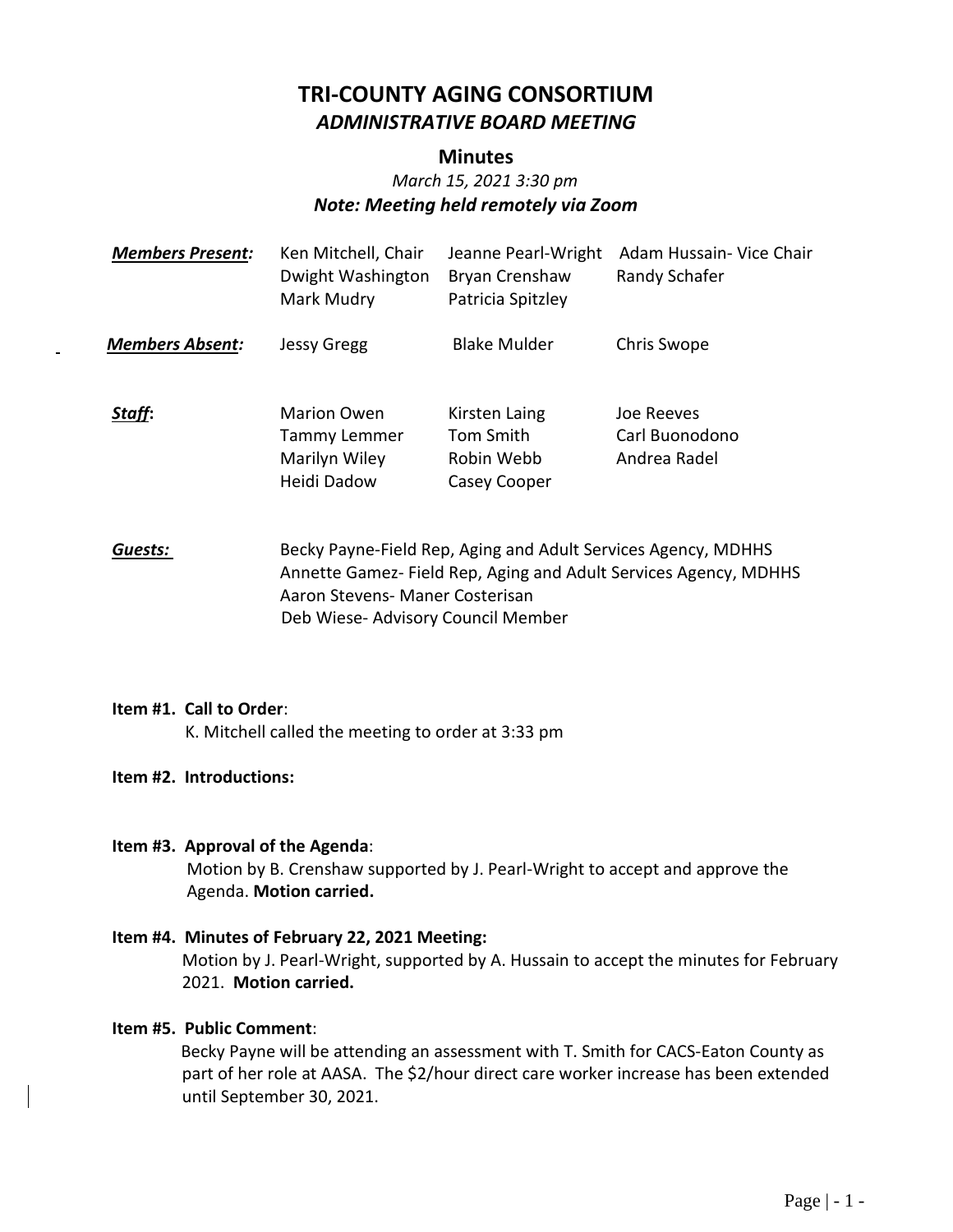#### **Item #6. Conflict of Interest forms-**

J. Reeves reminded Board members to turn in their Conflict of Interest forms and email to him at [reevesj@tcoa.org.](mailto:reevesj@tcoa.org)

#### **Item #7. FY20 Audit Presentation:**

Aaron Stevens presented the FY2020 Audit with a PowerPoint. The audit process, he reported went well, assets to liabilities strong. The staff was very cooperative. The pension system (MERS) is doing very well and is at 87% funded. The state requires 60%. The firm issued an unqualified opinion related to the financial statements for FY 2020. There was one finding related to budget variances, a corrective action plan has been submitted by management to address the finding, but agency is doing well financially. Motion by Jeanne Pearl-Wright, supported by B. Crenshaw to accept the FY 2020 Audit Report. **Motion carried**.

#### **Item #8. Directors Report:**

#### **I. COVID-19 Update:**

- Staff and volunteers have been busy assisting older adults navigating through the vaccine process, we have helped over 500 persons with scheduling appointments and transportation to obtain vaccine shots.
- AARP tax service has started but is operating on a limited basis (drop off service only). This means less people served and more concern for those needing to file Home Heating and Homestead Credits. Other tax programs available. (VITA through 2-1-1 and United Way)
- USDA Boxes of fresh fruit, meat, dairy and vegetables are being delivered to 60 persons every 2 weeks and Q-Boxes are available with shelf stable meals.
- We have revised the TCOA COVID-19 Preparedness and Response Plan to update changes according to the directives from the state. Andrea Radel explained that the change reflects the latest MDHHS local health department changes to employee travel.

#### **II. Other:**

- Permanent \$2/hour wage increase for direct care workers is extended to September 30, 2021. There are plans to include this in the FY2022 budget, making it permanent.
- There are significant increases in funding for the Older Americans Act from the national COVID relief legislation. Also included are increases for the Medicaid home and community-based Waiver programs, including MI Choice or Project Choices. The Older Americans Act programs include delivered meals, in-home supports, adult day care, respite services for caregivers and other critical programs.
- TCOA Project Choice program received excellent scores on the quality reviews from the Michigan Department of Health and Human Services. H. Dadow, Quality Manager will provide an overview. Heidi and Kirsten Laing were instrumental in consistently improving overall quality.